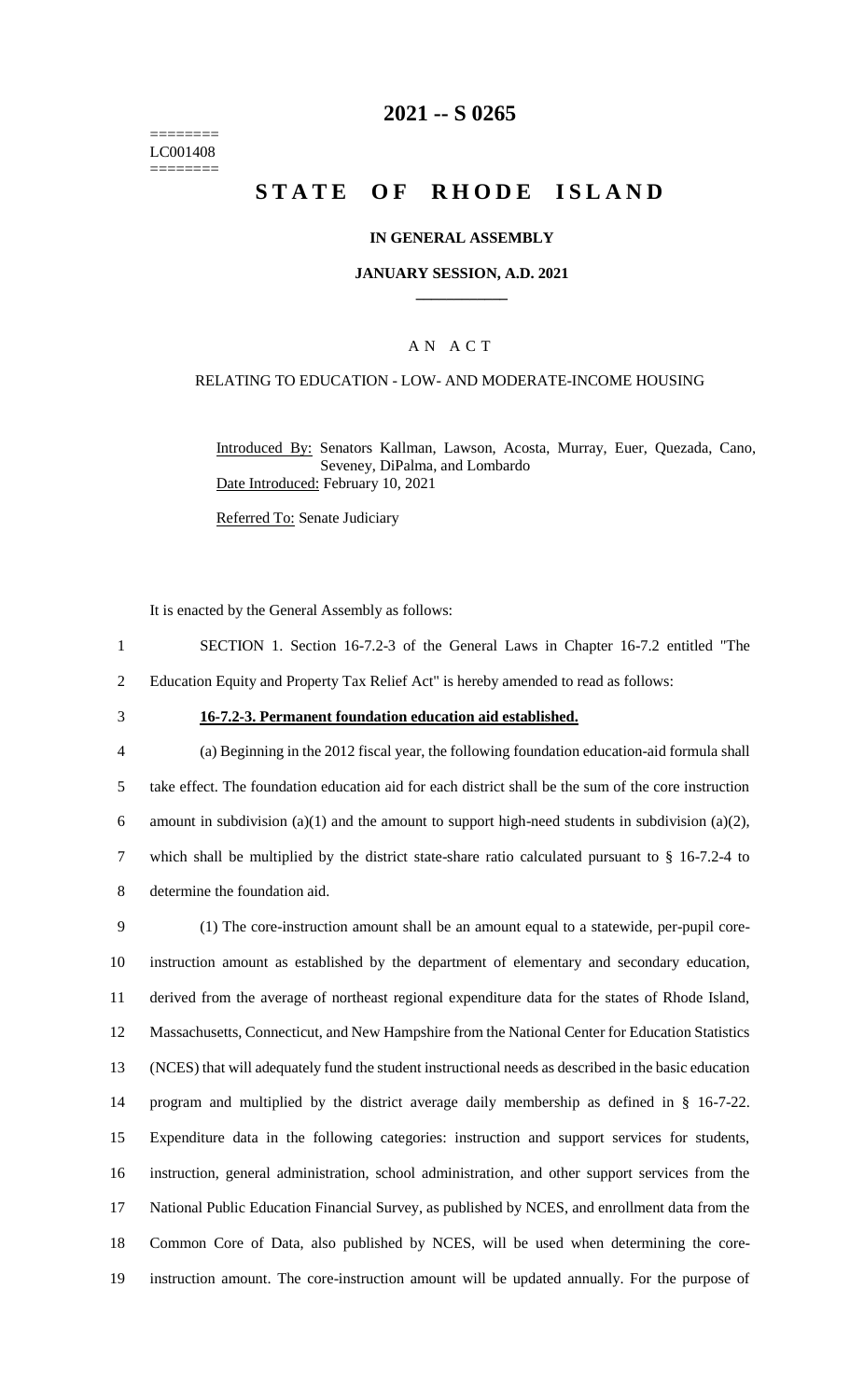calculating this formula, school districts' resident average daily membership shall exclude charter school and state-operated school students.

 (2) The amount to support high-need students beyond the core-instruction amount shall be determined by multiplying a student success factor of forty percent (40%) by the core instruction per-pupil amount described in subdivision (a)(1) and applying that amount for each resident child whose family income is at or below one hundred eighty-five percent (185%) of federal poverty guidelines, hereinafter referred to as "poverty status."

 (b) The department of elementary and secondary education shall provide an estimate of the foundation education aid cost as part of its budget submission pursuant to § 35-3-4. The estimate shall include the most recent data available as well as an adjustment for average daily membership growth or decline based on the prior year experience.

 (c) In addition, the department shall report updated figures based on the average daily membership as of October 1 by December 1.

 (d) Local education agencies may set aside a portion of funds received under subsection (a) to expand learning opportunities such as after school and summer programs, full-day kindergarten and/or multiple pathway programs, provided that the basic education program and all other approved programs required in law are funded.

 (e) The department of elementary and secondary education shall promulgate such regulations as are necessary to implement fully the purposes of this chapter.

(f) The provisions of § 45-53-10 shall be applied after the yearly amount of education aid

provided for under subsection (a) of this section is calculated.

 SECTION 2. Chapter 45-53 of the General Laws entitled "Low and Moderate Income Housing" is hereby amended by adding thereto the following section:

 **45-53-10. Education aid to be indexed to achieving low- and moderate-income housing levels.** 

 (a) Effective January 1, 2022, a community's receipt of permanent foundation education aid pursuant to chapter 7.2 of title 16 shall be indexed to a municipality's ability to successfully

28 meet its low- and moderate-income housing goals as provided for in this chapter, in the following

29 manner:

(1) For purposes of this section, commencing on January 1, 2022, and for each successive

31 year thereafter, every community shall have a five (5) year period to meet the goal of ten percent

(10%) of the year-round units or, in the case of certain urban towns or cities, fifteen percent (15%)

of the occupied rental housing units as being low- and moderate-income housing, as provided for

in § 45-53-3. If a community's minimum percentage requirements of low- or moderate-income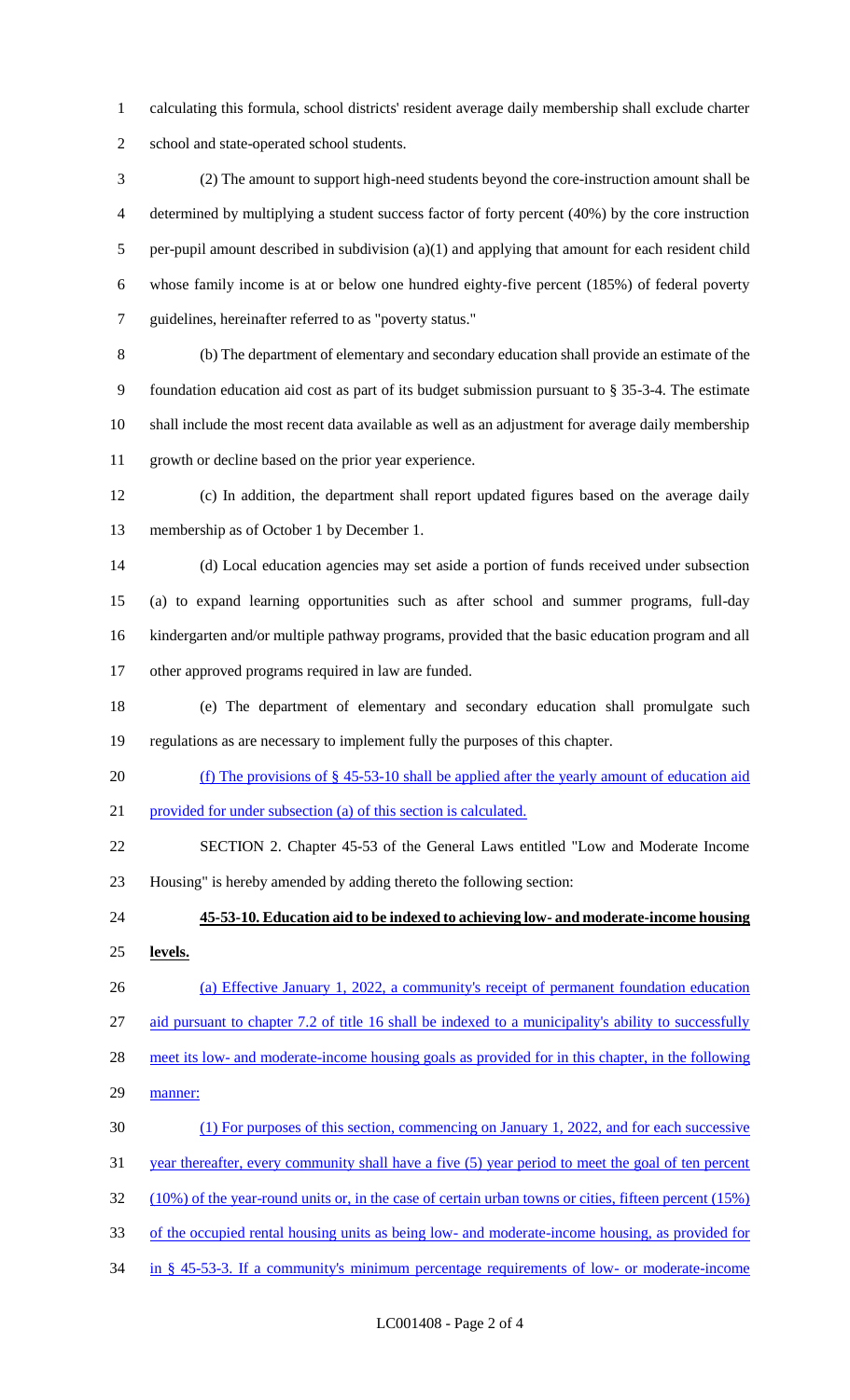1 housing are adjusted by statute, then the provisions of this section shall be indexed and tied to those 2 adjustments such that whether a community's education aid is increased or decreased will be 3 dependent upon the adjusted minimum amount of low- and moderate-income housing that is 4 required; 5 (2) After the five (5) year period provided for in subsection (a)(1) of this section, and for 6 each year thereafter, any community that exceeds the required minimum goals identified in 7 subsection (a)(1) of this section for low- and moderate-income housing shall have its education aid 8 increased by two percent  $(2\%)$  for every one percent  $(1\%)$  by which the community exceeds its 9 required minimum goals of ten percent (10%) or fifteen percent (15%) whichever is applicable. 10 Any community which receives an increase in education aid pursuant to the provisions of this 11 section shall be eligible to receive increases so long as the community maintains an amount of low-12 and moderate-income housing in excess of the community's statutory minimum requirements. 13 (3) The division of planning of the department of administration shall certify to the general 14 assembly on or before April 1 of each year as to the percentage and amount of low- and moderate-15 income housing in a municipality as of the previous year, for purposes of implementing this section. 16 (b) As used herein: 17 (1) "Community" means the municipality or municipalities serviced by, a part of, or in a 18 given school district. 19 (2) "Education aid" means the permanent foundation education aid received by each school 20 district established pursuant to the provisions of chapter 7.2 of title 16, the ("education equity and 21 property tax relief act"). 22 SECTION 3. This act shall take effect on January 1, 2022.

======== LC001408

========